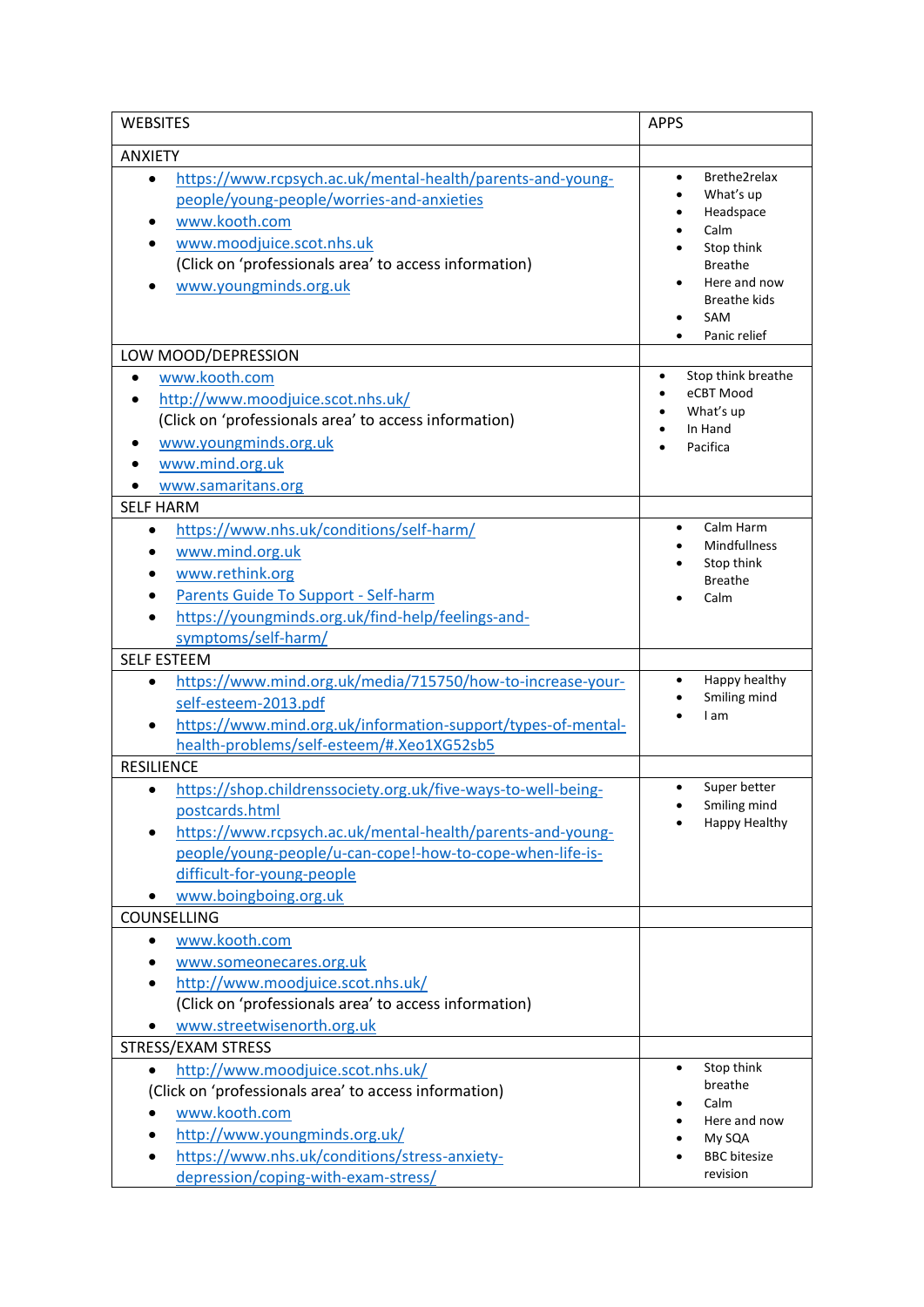| https://www.bbc.co.uk/bitesize/articles/zsvcqhv<br>https://www.samaritans.org/how-we-can-<br>help/schools/deal/deal-resources/coping-strategies/exam-stress-<br>coping-strategies/                                                                                                                                                                                                                                                                                    |                                                                                    |
|-----------------------------------------------------------------------------------------------------------------------------------------------------------------------------------------------------------------------------------------------------------------------------------------------------------------------------------------------------------------------------------------------------------------------------------------------------------------------|------------------------------------------------------------------------------------|
|                                                                                                                                                                                                                                                                                                                                                                                                                                                                       |                                                                                    |
| <b>ANGER</b>                                                                                                                                                                                                                                                                                                                                                                                                                                                          |                                                                                    |
| http://www.wales.nhs.uk/sitesplus/documents/866/PIU829%28<br>4%29%28ABUHB%29%28Active%29%28DEC%2018%29.pdf<br>A psychological guide for professionals about anger in childhood<br>http://www.moodjuice.scot.nhs.uk/<br>$\bullet$<br>(Click on 'professionals area' to access information)<br>http://www.youngminds.org.uk/<br>http://www.mind.org.uk/                                                                                                                 | <b>Breathe kids</b><br>Stop think<br>breathe<br><b>Emotions</b><br>manager<br>Calm |
| <b>RELATIONSHIPS</b>                                                                                                                                                                                                                                                                                                                                                                                                                                                  |                                                                                    |
| www.womensaid.org.uk<br>https://www.childline.org.uk/info-advice/friends-relationships-<br>sex/sex-relationships/healthy-unhealthy-relationships/<br>https://www.mentalhealth.org.uk/blog/why-relationships-are-<br>so-important-children-and-young-people<br>https://www.childrenssociety.org.uk/what-we-do/resources-<br>$\bullet$<br>and-publications/friendship-for-all                                                                                           | Well mind<br>Calm<br>Stop think<br><b>Breathe</b><br>Wud U                         |
| <b>BEREAVMENT</b>                                                                                                                                                                                                                                                                                                                                                                                                                                                     |                                                                                    |
| https://www.winstonswish.org/supporting-you/supporting-a-<br>bereaved-child<br>https://www.childbereavementuk.org/<br>www.cruse.org.uk                                                                                                                                                                                                                                                                                                                                | Apart of me<br>$\bullet$<br><b>Butterfly app</b>                                   |
| <b>DRUGS AND ALCOHOL</b>                                                                                                                                                                                                                                                                                                                                                                                                                                              |                                                                                    |
| https://www.talktofrank.com/<br>https://youngminds.org.uk/find-help/looking-after-<br>yourself/drugs-and-alcohol/#drugs,-alcohol-and-you<br>https://alcoholeducationtrust.org/teacher-area/units-and-<br>guidelines/<br>https://alcoholeducationtrust.org/teacher-area/staying-safe-<br>avoiding-risk-taking/staying-safe-information-sheets/<br>https://www.rcpsych.ac.uk/mental-health/parents-and-young-<br>people/young-people/drugs-and-alcohol-for-young-people | <b>Drinkaware</b><br>$\bullet$<br><b>Drink Less</b>                                |
| <b>HEALTHY EATING</b>                                                                                                                                                                                                                                                                                                                                                                                                                                                 |                                                                                    |
| https://www.nhs.uk/live-well/eat-well/the-eatwell-guide/<br>$\bullet$<br>https://www.nhs.uk/live-well/eat-well/eight-tips-for-healthy-<br>eating/<br>https://www.beateatingdisorders.org.uk/recovery-<br>information/worried-about-pupil<br>https://www.childfeedingguide.co.uk/<br>http://www.foodactive.org.uk/wp-<br>content/uploads/2016/07/GULP-3-Energy-Drinks-v2.pdf                                                                                           | Change4life<br>Myfitnesspal<br>Strava<br>Couchto5K                                 |
| https://www.nhs.uk/news/pregnancy-and-child/energy-drinks-<br>not-good-for-children/                                                                                                                                                                                                                                                                                                                                                                                  |                                                                                    |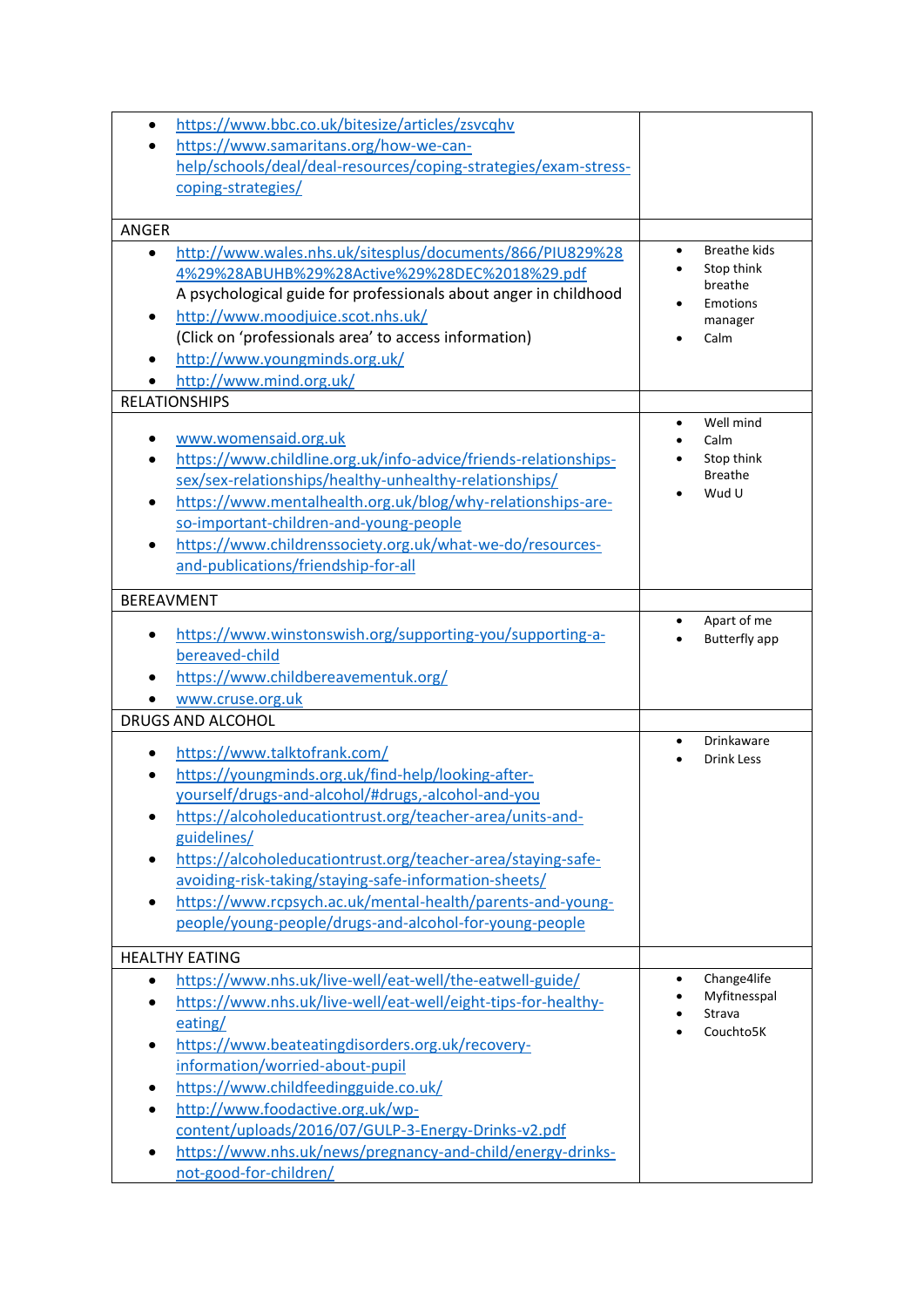| www.change4life.co.uk                                                          |                                |
|--------------------------------------------------------------------------------|--------------------------------|
| <b>EATING DISORDERS</b>                                                        |                                |
| www.kidshealth.org                                                             | Rise up and<br>$\bullet$       |
| www.nhs.uk                                                                     | recover                        |
| www.beateatingdisorders.org.uk                                                 | Calm Harm                      |
| www.niwe.org.uk                                                                |                                |
| <b>SEXUAL HEALTH</b>                                                           |                                |
| https://www.pshe-association.org.uk/curriculum-and-<br>$\bullet$               | Period tracker<br>$\bullet$    |
| resources/resources/disrespect-nobody                                          | Easy period                    |
| http://www.fpa.org.uk/sites/default/files/consent-giving-getting-<br>$\bullet$ | myPill                         |
| respecting-leaflet.pdf                                                         |                                |
| https://www.nhs.uk/live-well/sexual-health/protect-yourself-<br>$\bullet$      |                                |
| from-unwanted-pregnancy-stis/                                                  |                                |
| https://www.childline.org.uk/info-advice/friends-relationships-<br>٠           |                                |
| sex/sex-relationships/pregnancy/                                               |                                |
| https://www.nhs.uk/live-well/sexual-health/getting-                            |                                |
| contraception/                                                                 |                                |
| https://www.childline.org.uk/info-advice/friends-relationships-<br>$\bullet$   |                                |
| sex/sex-relationships/contraception-safe-sex/                                  |                                |
| https://www.sexwise.fpa.org.uk                                                 |                                |
| https://www.northumbria.nhs.uk/our-locations/one-to-one-                       |                                |
| centre-shiremoor/                                                              |                                |
| https://www.nhs.uk/live-well/sexual-health/getting-                            |                                |
| contraception/                                                                 |                                |
| https://www.nhs.uk/conditions/sexually-transmitted-infections-                 |                                |
| stis/                                                                          |                                |
| https://www.sexwise.fpa.org.uk/resources                                       |                                |
| http://www.fpa.org.uk/sites/default/files/abortion-knowing-the-                |                                |
| facts.pdf                                                                      |                                |
| SEXUAL EXPLOITATION/SEXTING                                                    |                                |
| https://www.barnardos.org.uk/what-we-do/protecting-<br>$\bullet$               | Wud U                          |
| children/cse                                                                   |                                |
| https://paceuk.info/                                                           |                                |
| https://cchp.nhs.uk/sites/default/files/attachments/Spot%20the                 |                                |
| %20Signs.pdf                                                                   |                                |
| https://www.westsussexscp.org.uk/wp-<br>$\bullet$                              |                                |
| content/uploads/Guidance-on-Sexting-for-Schools.pdf                            |                                |
| https://www.icmec.org/wp-content/uploads/2017/02/Sexting-                      |                                |
| in-Schools-UKCCIS.pdf                                                          |                                |
| https://www.childline.org.uk/info-advice/bullying-abuse-                       |                                |
| safety/online-mobile-safety/sexting/                                           |                                |
| <b>GAMING/SOCIAL MEDIA</b>                                                     |                                |
| https://www.childrenscommissioner.gov.uk/wp-<br>$\bullet$                      | Parental control-<br>$\bullet$ |
| content/uploads/2019/10/CCO-Gaming-the-System-2019.pdf                         | screen time                    |
| https://childmind.org/downloads/Childrens Mental Health Rep<br>٠               | Parent control<br>app          |
| ort 2019 Summary.pdf                                                           | Circle Parental                |
| https://childmind.org/downloads/Childrens Mental Health Rep<br>٠               | controls                       |
| ort 2019 Parents.pdf                                                           |                                |
| https://childmind.org/downloads/Childrens Mental Health Rep<br>$\bullet$       |                                |
| ort 2019 Teen.pdf                                                              |                                |